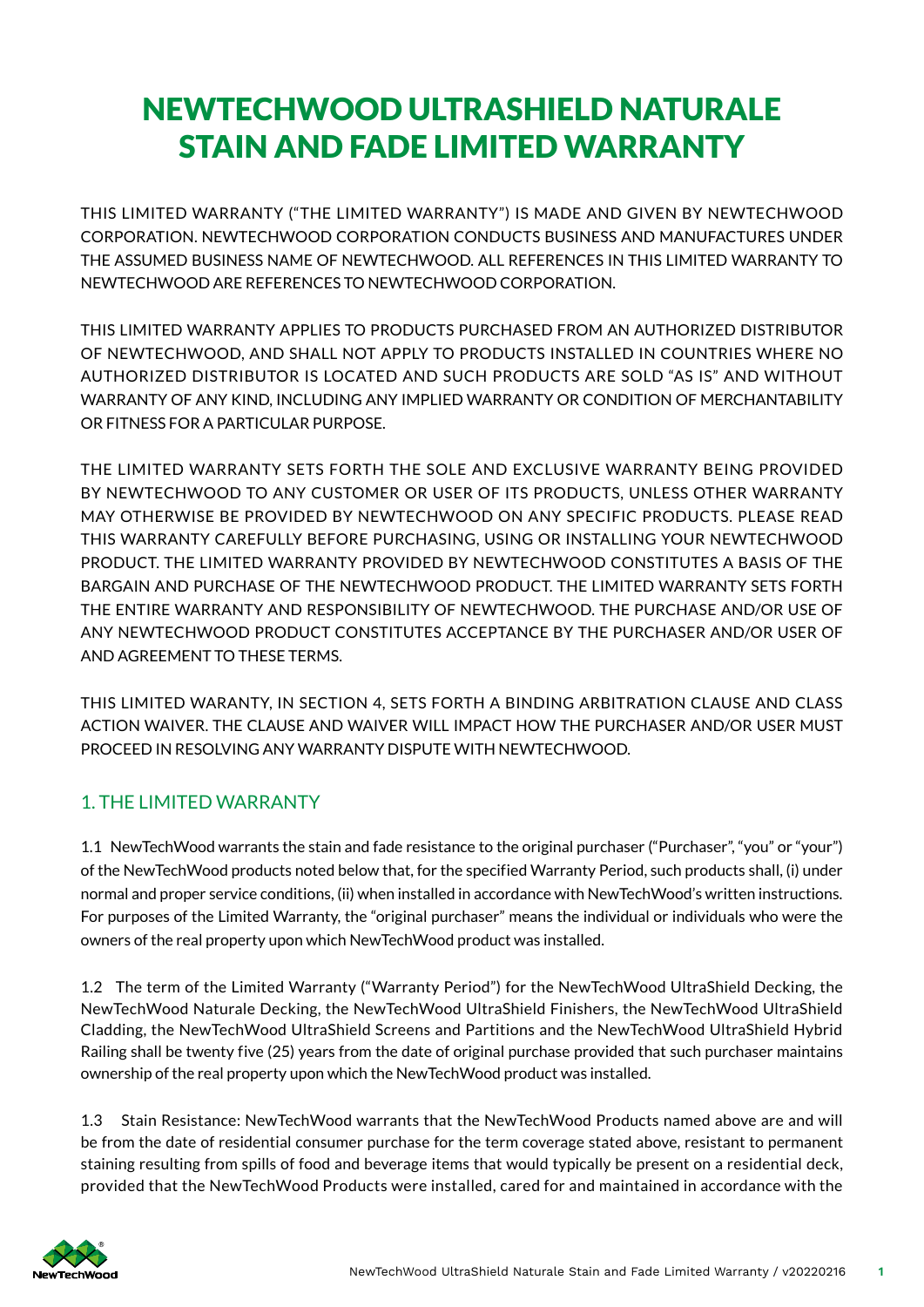NewTechWood written instructions, the NewTechWood Care and Maintenance found on www.newtechwood. com and the conditions stated in this warranty.

1.4 Fade Resistance: NewTechWood warrants that the NewTechWood Products are and will be, from the date of residential consumer purchase for the term coverage stated above, resistant to colour change from light and weathering exposure as measured by colour change in excess of 5 Delta E (Hunter) units provided that the NewTechWood Products were installed, cared for and maintained in accordance with the NewTechWood written instructions and the NewTechWood Care and Maintenance instructions found on www.newtechwood.com and the conditions stated in this warranty.

1.5 Exclusions from/Voiding Stain and Fade Warranty Coverage: NewTechWood does not warrant its NewTechWood Products to be stain or fade proof. When installed, cared for and maintained properly in the residential exterior deck environment, NewTechWood Decking products provide stain and fade resistance. However, no material is stain or fade proof, especially but not only when stains result from spilled or otherwise substances that are not properly cleaned or when the materials are exposed to years of UV exposure and the elements.

1.6 Without limitation on any other provision of this Limited Warranty, NewTechWood does not warrant for stain resistance resulting from spilled or otherwise applied substances that are not properly cleaned with soap and water or mild household cleaners immediately.

- 1.7 All warranties are void and excluded in their entirety in any of the following events:
	- Failure to install, care for and maintain the NewTechWood Products in accordance with the NewTechWood written instructions, and the NewTechWood Care and Maintenance instructions found on www.newtechwood.com and the conditions stated below voids all warranties in their entirety.

• Use of abrasive compounds of acidic or basic pH, strong solvents, oil based paints or stains, metallic rust, concrete or masonry products, air or water borne minerals and other abnormal residential deck use items will damage the NewTechWood Products and voids all warranties in their entirety.

- Direct or indirect contact with the NewTechWood Products of extreme heat sources (over 120 °C) voids all warranties in their entirety.
- Damaging, gouging, scraping or puncturing the surface of the NewTechWood Products voids all warranties in their entirety.
- Paint or applying other coating materials to NewTechWood Products voids all warranties in their entirely.

1.8 Compliance with the NewTechWood Care and Maintenance Instructions is required and a condition precedent to any warranty or warranty claim. Without limitation on any other provision of this Limited Warranty to qualify for coverage, you must have tried cleaning the affected area of your deck using the instructions indicated within this document and within the Care and Maintenance Instructions provided online at www. newtechwood.com. If the affected area still remains unsatisfactory after you have tried these cleaning procedures, then you must have the affected area of your deck professionally cleaned at your expense. If the affected area remains unsatisfactory after the professional cleaning, you must contact NewTechWood Consumer and Technical Support (+086-752-6531999) and provide proof of the professional cleaning within 30 days of the professional cleaning.

1.9 NewTechWood written instructions are available from your NewTechWood dealer or your contractor or from NewTechWood at www.newtechwood.com or by writing to NewTechWood at the address stated below.

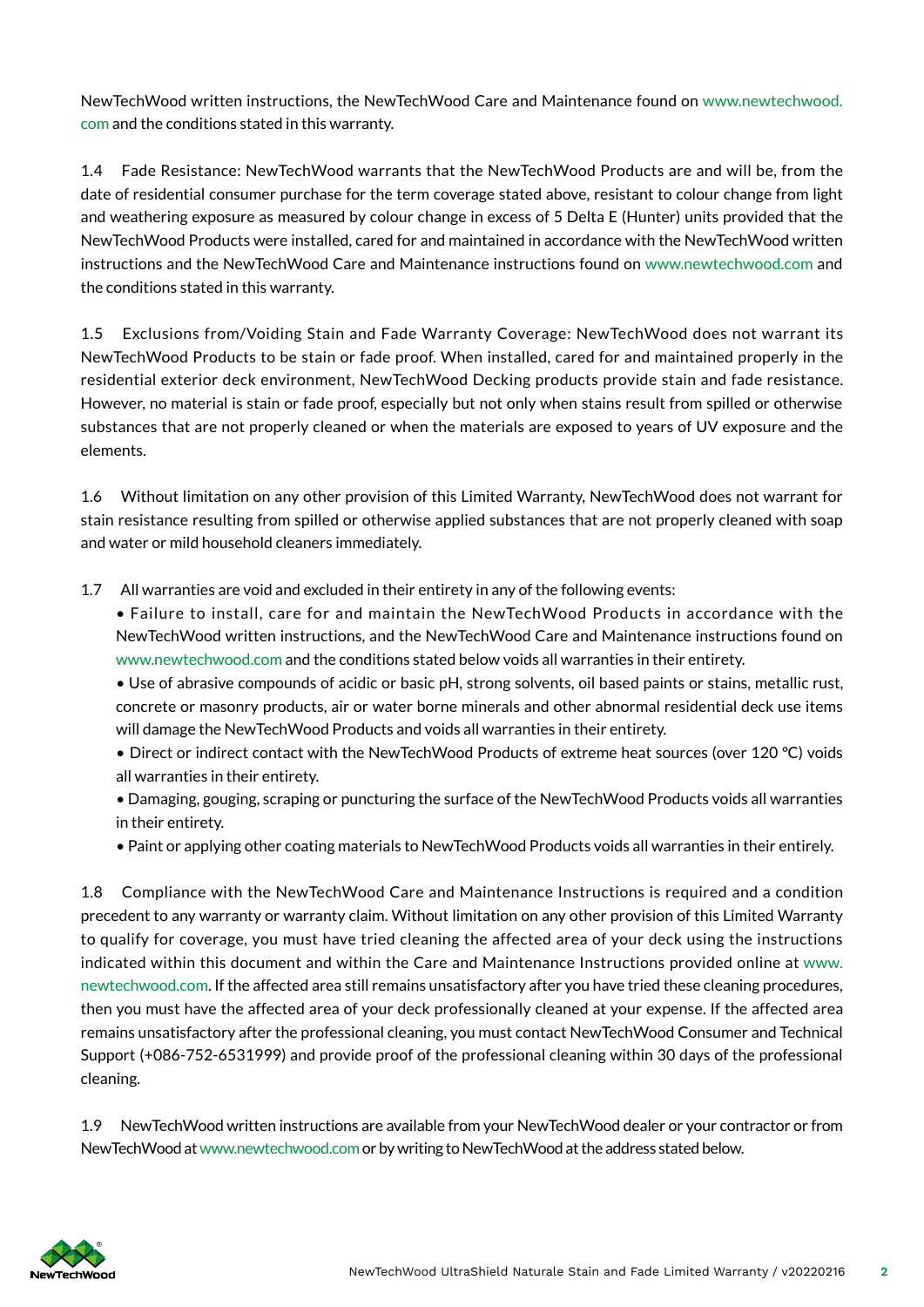1.10 In the event of a failure of the above described NewTechWood products within the applicable Warranty Period as warranted above, when properly installed, used and maintained in the manner required by this Section 1, NewTechWood will replace the nonconforming item in the manner set forth in Section 2 below.

1.11 The Limited Warranty set forth herein is the only warranty (whether written or oral, express or implied) NewTechWood makes for the above described NewTechWood products. The Limited Warranty is subject to all terms and conditions stated herein and no one (including but not limited to a NewTechWood dealer, installer, reseller, agent or employee) is authorized to modify, expand or add to this limited warranty. NewTechWood makes no other representation, guarantee or warranty regarding any NewTechWood product. No one is authorized to make any representation, guarantee or warranty on NewTechWood's behalf, and NewTechWood shall not be bound by or liable for, any representation, guarantee, warranty, or condition with regard to any NewTechWood Product other than as expressly stated in this Limited Warranty. THIS LIMITED WARRANTY COMPRISES NEWTECHWOOD'S SOLE AND ENTIRE WARRANTY AND OBLIGATION IN CONNECTION WITH NEWTECHWOOD PRODUCTS. NEWTECHWOOD DISCLAIMS AND EXCUDES ALL OTHER WARRANTIES, EXPRESS OR IMPLIED, INCLUDING BUT NOT LIMITED TO WARRANTIES OF MERCHANTABILITY, FITNESS FOR A PARTICULAR PURPOSE, QUALITY, CONDITION, SUITABILITY, OR PERFORMANCE. ALL IMPLIED WARRANTIES, INCLUDING MERCHANTABILITY AND FITNESS FOR A PARTICULAR PURPOSE, NOT EFFECTIVELY DISCLAIMED ARE LIMITED TO THE APPLICABLE STATUTE OF LIMITATIONS, BUT IN NO EVENT WILL EXTEND BEYOND THE APPLICABLE WARRANTY PERIOD. NEWTECHWOOD EXCLUDES AND WILL NOT PAY FOR ANY INCIDENTAL AND/OR CONSEQUENTIAL DAMAGES. UNDER NO CIRCUMSTANCES SHALL NEWTECHWOOD BE LIABLE FOR ANY DAMAGES (OF ANY NATURE OR DESCRIPTION WHATSOEVER) WHICH EXCEED THE ACTUAL PURCHASE PRICE OF THE DEFECTIVE PRODUCT AS ADJUSTED ON THE BASIS OF THE PRORATED WARRANTY SCHEDULE PROVIDED HEREIN.

## 2. NEWTECHWOOD CLAIM PROCEDURE

2.1 In order to proceed with a warranty claim against NewTechWood, the Purchaser must send to NewTechWood a copy of this warranty document, a copy of original proof of purchase, and photos or other supporting evidence of the defective or nonconforming NewTechWood product. All warranty claims should be forwarded to the address noted in Section 2.2 below. Purchaser's original proof of purchase must be from an authorized NewTechWood product dealer. The proof of purchase was also show (1) the date of the original purchase and (2) that sufficient NewTechWood product has been purchased to cover the number of linear feet or meter claimed to be damaged. All warranty claims must be received by NewTechWood within the applicable Warranty Period and in no event later than thirty (30) days after any discovery of a possible nonconforming nature of or other failure of the NewTechWood product.

2.2 All warranty claims should be sent as follows:

NEWTECHWOOD CORPORATION Claims Department Wutang Section, 12 Tuo, Daling, Huidong, Huizhou, Guangdong, China 516321 Email: inquiry@newtechwood.com

2.3 Upon discovering a possible defect of any NewTechWood product, Purchaser shall, at Purchaser's sole expense, make temporary repairs or cordon off the area in order to fully protect all property and persons that could be affected. Upon the written request of NewTechWood, the Purchaser must allow a NewTechWood representative to enter upon Purchaser's property to inspect the alleged nonconforming product. Purchaser is

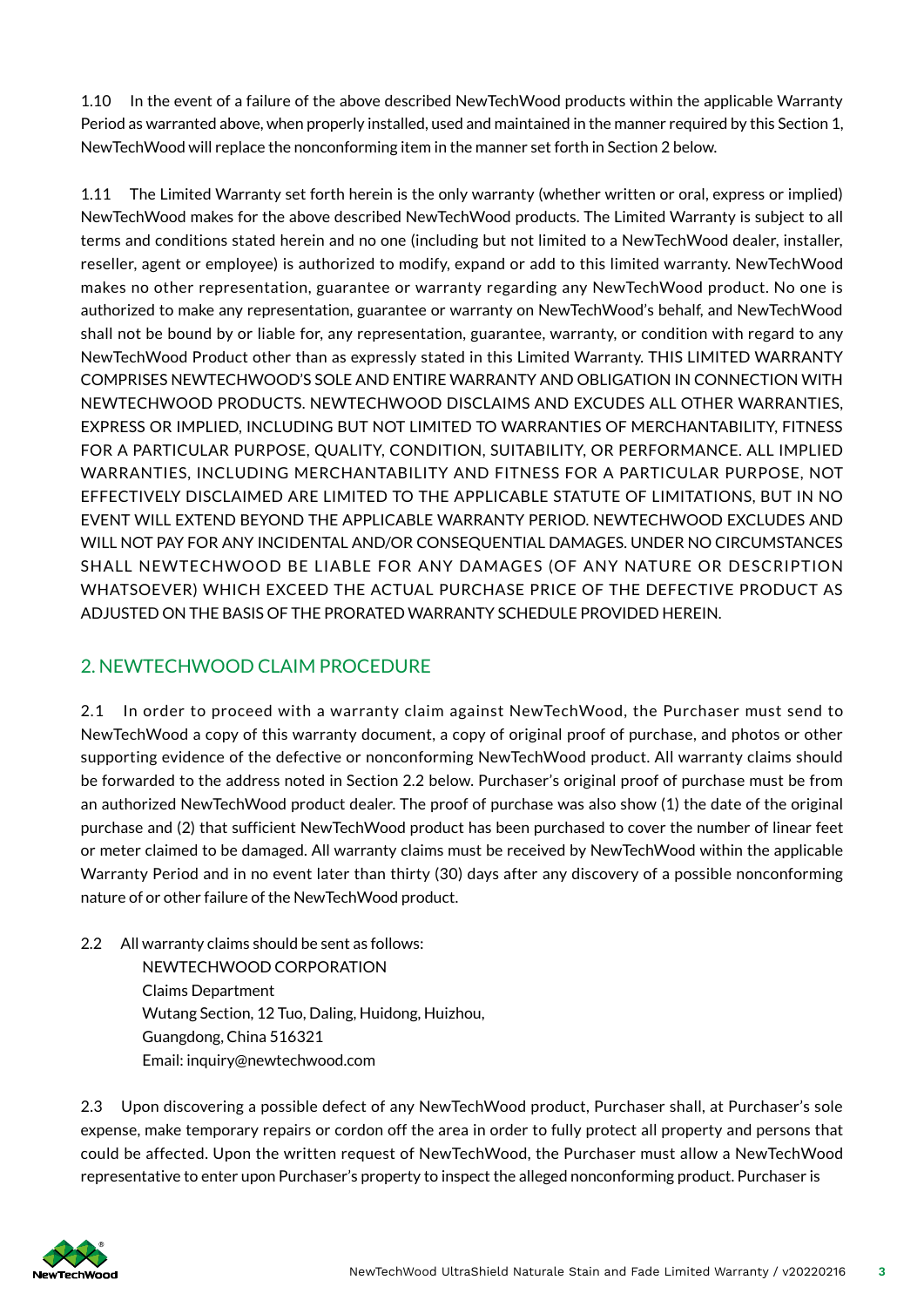not authorized to make any permanent repairs or remove any of the NewTechWood products prior to NewTechWood having completed its claim investigation and, should Purchaser violate these requirements, such violations shall serve to invalidate and terminate the Limited Warranty provided by NewTechWood. No NewTechWood products shall be returned to NewTechWood unless directed and authorized by NewTechWood in writing to do so. Any removal or disposal of defective NewTechWood products shall be at Purchaser's sole cost and expense.

### 3. GENERAL CONDITIONS, EXCLUSIONS AND LIMITATIONS

3.1 Purchaser's sole remedy, and NewTechWood's sole liability to Purchaser, for (i) any claim whatsoever relating to the NewTechWood product, (ii) any claims arising out of the marketing, purchase, installation, use, storage, possession or maintenance of NewTechWood products (whether such claim arises in contract, warranty, tort, gross negligence, negligence, strict liability, statutes or regulations, or otherwise) or (iii) any claims that the NewTechWood products failed to perform as warranted above, is and shall be limited to NewTechWood's replacement of the defective NewTechWood product. NewTechWood shall not be responsible for the costs associated with the installation of the replacement NewTechWood product or the disposal of the defective NewTechWood product.

3.2 NewTechWood's obligation to provide replacement product shall only be in an amount equal to the volume (linear feet) of defective material as listed on the Prorated Warranty Schedule contained herein or the number of defective NewTechWood Fasteners. NewTechWood's replacement obligation allows NewTechWood to provide products as close in colour, design and quality to the original installation as reasonably possible, in NewTechWood's discretion and determination. Purchaser acknowledges that NewTechWood does not guarantee an exact match as colours and designs may change. Purchaser agrees to the use of such fasteners as adequate for reinstallation of the furnished board, irrespective of existing method. In NewTechWood's sole and absolute discretion, NewTechWood may, at its option, elect to refund the percentage of the original purchase price listed under Recovery on the Prorated Warranty Schedule in lieu of replacing the defective product.

| <b>Recovery</b> | 25-Yr Commercial/Residential |
|-----------------|------------------------------|
|                 | <b>Year of Claim</b>         |
| 100%            | 0-10 years                   |
| 80%             | $11-13$ years                |
| 60%             | <b>14-16 years</b>           |
| 40%             | <b>17-19 years</b>           |
| 20%             | 20-22 years                  |
| 10%             | <b>23-25 years</b>           |

#### Prorated Limited Warranty Schedule

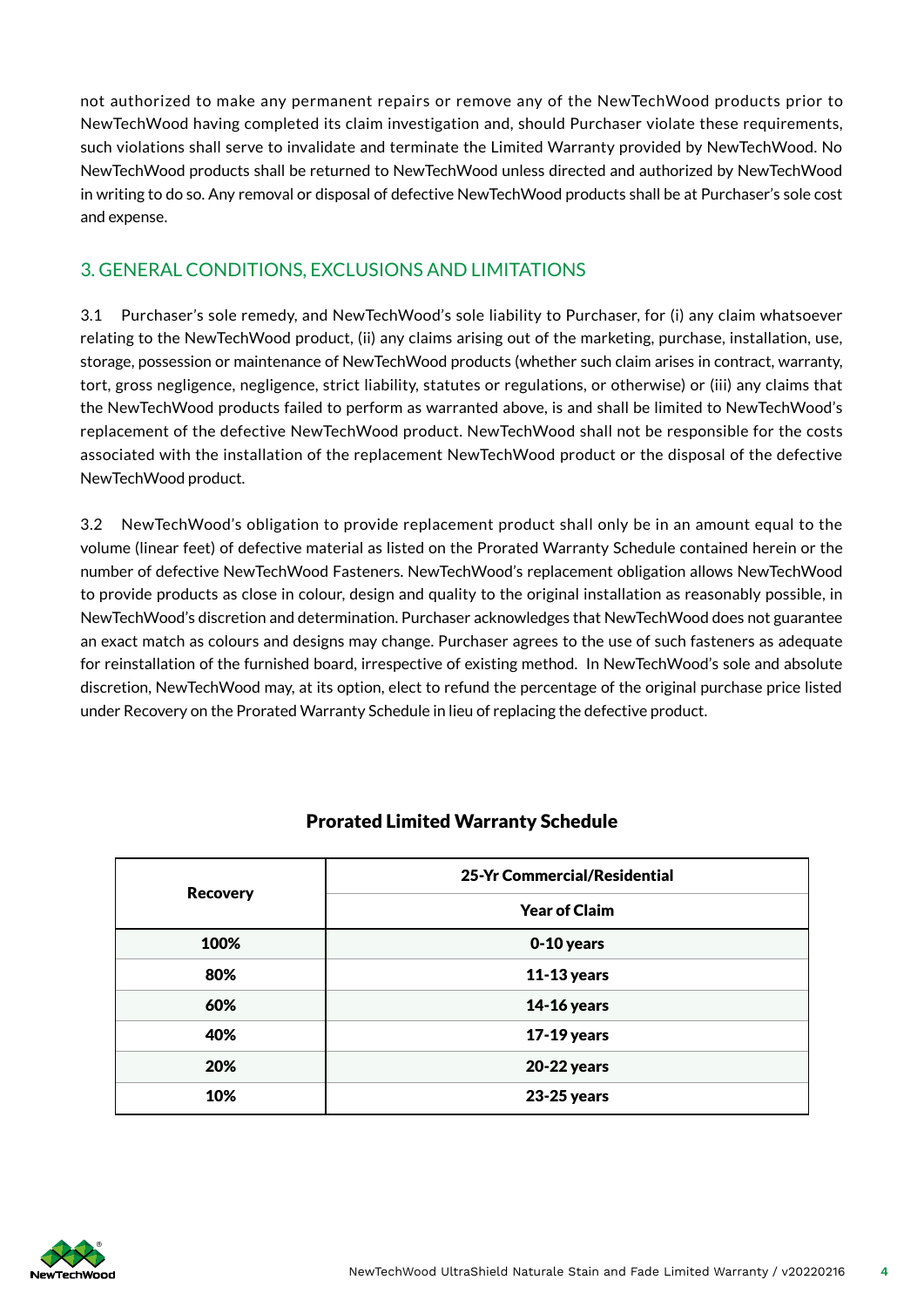3.3 Under no circumstances whatsoever shall NewTechWood be liable for any direct, indirect, incidental, special, consequential, punitive, exemplary, statutory, special, or other, damages based upon the NewTechWood products or resulting, directly or indirectly, from any defect in the NewTechWood products, including, but not limited to damage to, diminution in value of and/or loss of use or enjoyment of, any property or part thereof, whether based on contract, tort, strict liability, statute, regulation or otherwise, even if NewTechWood is expressly advised about the possibility of such damages. Some states do not allow the exclusion or limitation of incidental or consequential damages in certain circumstances, so the above limitation may not apply to you.

3.4 The Limited Warranty does not cover and NewTechWood shall not be liable for any of Purchaser's installation, removal or reinstallation costs.

3.5 NewTechWood does not warrant against and is not responsible for, and no express or implied warranty shall be deemed to cover, any condition attributable to, in whole or in part, to: (i) improper installation of NewTechWood products, (ii) failure to abide by NewTechWood's written instructions, (iii) failure to comply with any and all applicable laws or building codes, including but not limited to improper structural support, fastening, ventilation or gapping, (iv) use of NewTechWood products beyond normal use or in an application not recommended or permitted by NewTechWood's written instructions and applicable laws and building codes, (v) movement, distortion, collapse or settling of the ground or the supporting structure upon which NewTechWood Products are installed, (vi) defects in or failure arising from decking structure resulting from water caused by improper installation, workmanship, maintenance or repair, (vii) any Act of God (including, but not limited to, flooding, hurricane, tornado, wind, earthquake, lightning, hail, etc.), (viii) discolouration, fading, spotting or staining from or caused, in whole or in part, by mold, mildew, other fungal growth, organic materials, metallic oxides or particles (including but not limited to rust or corrosion of any fasteners), dirt, other atmospheric or environmental pollutants, foreign substances such as grease or oil, chemicals (including but not limited to those found in cleaners), or normal weathering (def ined as natural efflorescence, exposure to sunlight, weather and atmospheric conditions which causes any coloured surface to gradually fade, flake, chalk, or accumulate dirt or stains), (ix) damage resulting from casualty, fire or exposure to heat sources such as cooking devices or retro-reflective surfaces, (x) the application of paints, stains, surface treatments or other chemical substances including but not limited to cleaners or pesticides, (xi) fading, flaking or other deterioration of any paints, stains or other coatings placed on the NewTechWood Products, (xii) climate change, environmental conditions, static electricity or any cause beyond the control of NewTechWood, (xiii) variations or changes in colour of NewTechWood products, (xiv) improper handling, maintenance, storage, abuse or neglect of NewTechWood products by Purchaser or any other party, (xv) ordinary wear and tear, (xvi) impact from objects or (xvii) any fasteners not supplied or approved by NewTechWood.

3.6 No warranty is given with respect to any fasteners other than the NewTechWood Fasteners. Other fasteners, whether approved fasteners or otherwise, are subject to only the warranties provided by the manufacturer of the fastener and Purchaser's sole warranty and remedy is with that manufacturer.

3.7 Purchaser and/or Purchaser's contractor or representative is solely responsible for determining the suitability of any NewTechWood products for Purchaser's property and for the installation and use of any NewTechWood products. Purchaser and/or Purchaser's contractor or representative shall be solely responsible for determining whether the NewTechWood product meets the requirements of any applicable building or safety code or similar regulation relating to Purchaser's property. Purchaser acknowledges that NewTechWood does not provide architectural or engineering services. NewTechWood makes no express or implied warranty or representation as to the suitability of the NewTechWood Products for, or actual performance, capabilities or operation of the NewTechWood Products at, Purchaser's property or under the conditions of Purchaser's use.

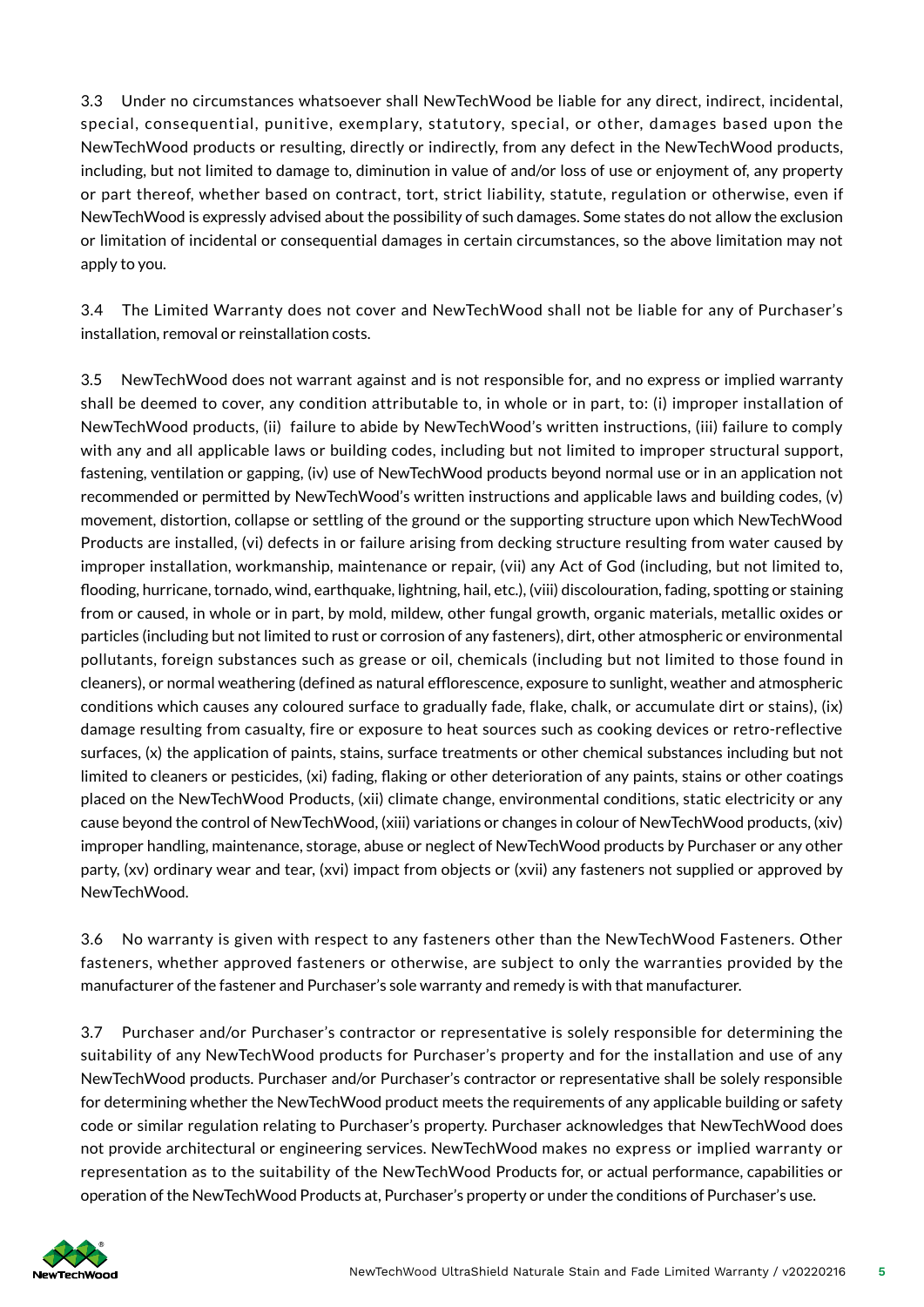3.8 All warranties provided by NewTechWood, whether express or implied, and including the Limited Warranty, are void if any one or more of the following applies or occurs: (i) the NewTechWood product is not installed, maintained and/or used strictly in accordance with NewTechWood's written instructions, (ii) the NewTechWood product is not installed in accordance with all applicable laws, codes and regulations; (iii) the intentional or unintentional misuse of the NewTechWood product, whether foreseeable or unforeseeable; (iv) the failure of Purchaser to properly and/or timely maintain or repair the NewTechWood product; (v) the failure by Purchaser to provide timely notice to NewTechWood of any failure or defect of the NewTechWood product; or (vi) use of fasteners other than the NewTechWood branded fasteners or approved hidden fasteners listed on www. newtechwood.com to the extent that the NewTechWood product failures resulted from the use of non-approved fasteners.

### 4. BINDING ARBITRATION AND CLASS ACTION WAIVER

4.1 This section applies to any dispute between you and NewTechWood relating to your NewTechWood product which is not resolved as part of the warranty claim process. Purchaser may not proceed with any dispute resolution alternatives until and unless NewTechWood and Purchaser fail to resolve Purchaser's claims during the warranty investigation process. "Dispute" will be given the broadest possible meaning allowable under law.

4.2 In the event of an unresolved warranty claim, Purchaser must provide written notice to NewTechWood. Such written notice must (i) include a written statement of the facts, (ii) provide the name, address and contact information of the party giving it and (iii) the relief requested. You must send any Notice of Dispute by registered mail to NEWTECHWOOD CORPORATION, Claims Department, Wutang Section, 12 Tuo, Daling, Huidong, Huizhou, Guangdong, China, Zip Code: 516321, Email: inquiry@newtechwood.com. Purchase and NewTechWood agree to attempt resolution of such dispute through informal negotiation within 60 days from the date the Notice of Dispute is sent. After 60 days, Purchaser is authorized to commence arbitration.

4.3 BINDING ARBITRATION. IF YOU AND NEWTECHWOOD DO NOT RESOLVE ANY DISPUTE BY INFORMAL NEGOTIATION ANY EFFORT TO RESOLVE THE DISPUTE WILL BE CONDUCTED EXCLUSIVELY BY BINDING ARBITRATION. YOU ARE GIVING UP THE RIGHT TO LITIGATE (OR PARTICIPATE IN AS A PARTY OR CLASS MEMBER) ALL DISPUTES IN COURT BEFORE A JUDGE OR JURY. Instead, all disputes will be resolved before a panel of three neutral arbitrators, whose decision will be final and binding. Any court with jurisdiction over the parties may enforce the arbitration award.

4.4 CLASS ACTION WAIVER. Any proceedings to resolve or litigate any dispute in any forum will be conducted solely on an individual basis. Neither nor NewTechWood will seek to have any dispute heard as a class action, private attorney general action, or in any other proceeding in which either party acts or proposes to act in a representative capacity. No arbitration or proceeding will be combined with another without the prior written consent of all parties to all affected arbitrations or proceedings.

4.5 Arbitration Procedure, Costs, Fees. Any disputes arising out of this Agreement, or any other issues related thereto, shall be exclusively brought to China International Economic and Trade Arbitration Commission (the "CIETAC", http://www.cietac.org/.) in Beijing in accordance with the then current Rules of the CIETAC. Each party shall choose one arbitrator and the two chosen arbitrators shall pick up the third arbitrator upon mutual agreement, and in case no agreement on the third arbitrator can be reached, the third arbitrator shall be designated by the president of the CIETAC. The arbitration hearings shall be conducted in Shenzhen, China. The losing party shall bear the arbitration costs for both parties.